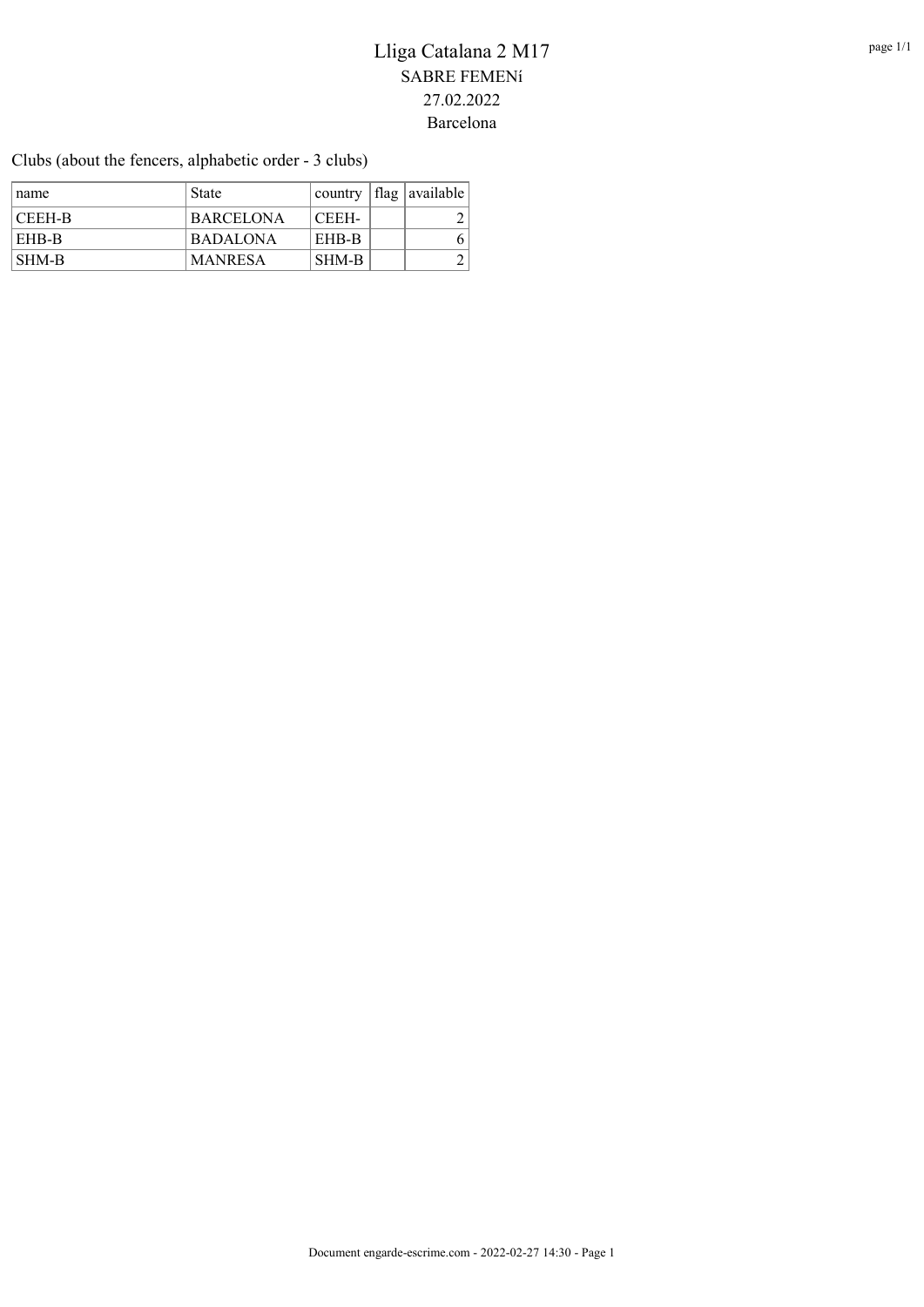Fencers (present, ordered by fencer number - 9 fencers)

| ran <sub>l</sub> | number   name and first name | club  | flag |
|------------------|------------------------------|-------|------|
|                  | DOBOS SAAVEDRA Duna          | EHB-B |      |
| $\mathfrak{D}$   | 2 ARGIMON LLOBERAS Joana     | EHB-B |      |
| $\mathcal{R}$    | 3 MARTÍN HERNÁNDEZ Laia      | EHB-B |      |
| $\overline{4}$   | 4 DOLADO PÉREZ Abril         | SHM-B |      |
| $\varsigma$      | 5 COTS CARARACH Alexia       | EHB-B |      |
| 6                | 7 BOLOPO GIL Margot          | EHB-B |      |
| $\mathbf{r}$     | 8 ORTIZ HERAS Iria           | EHB-B |      |
| 8                | 10 CARRASCOSA ESTAUN Mireia  | CEEH- |      |
| $\Omega$         | 9999 LUGOSI ENES Frida       | CEEH- |      |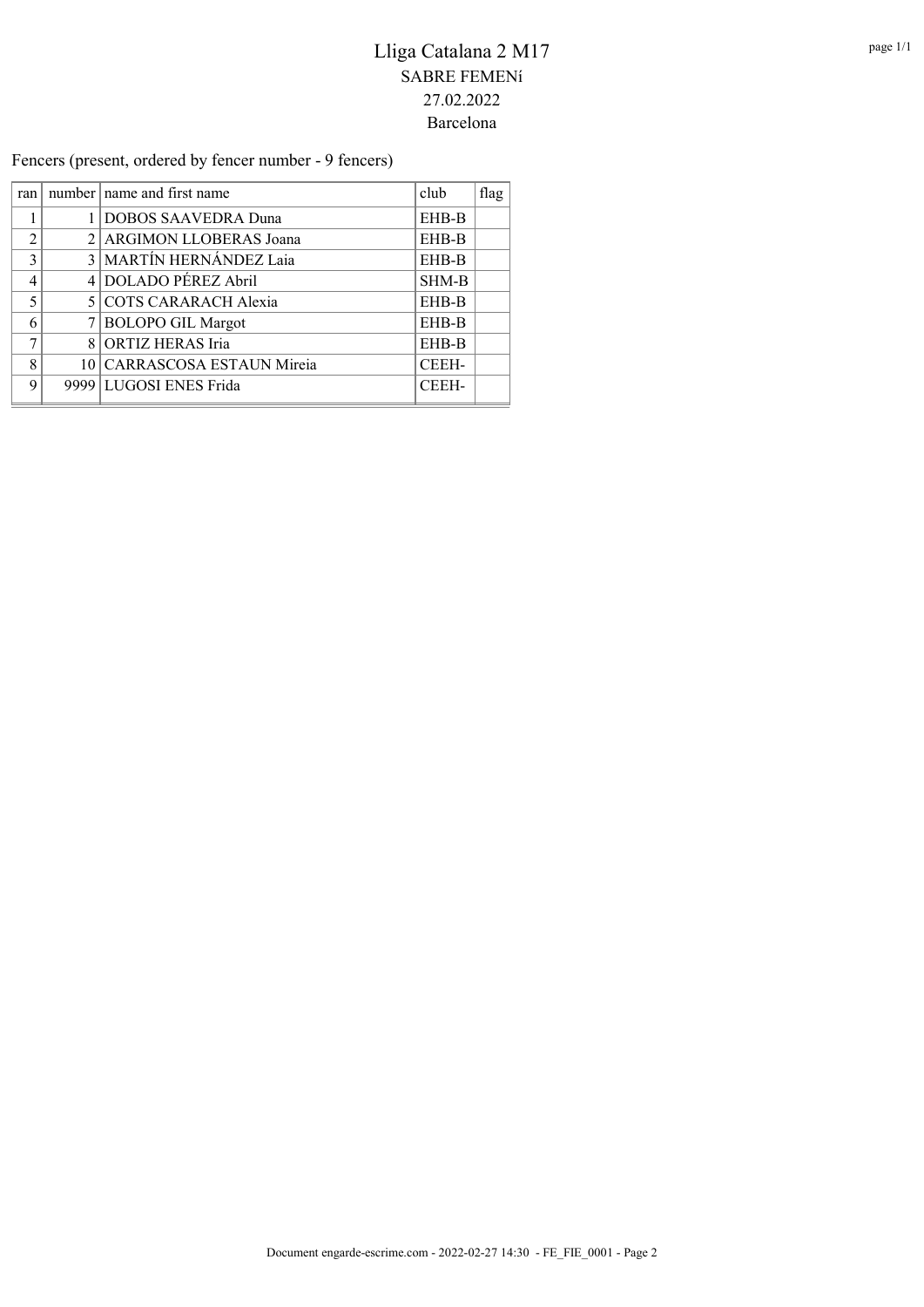Overall number of participants: 9 Number of participants among the 32 first fencers of the FIE ranking: 8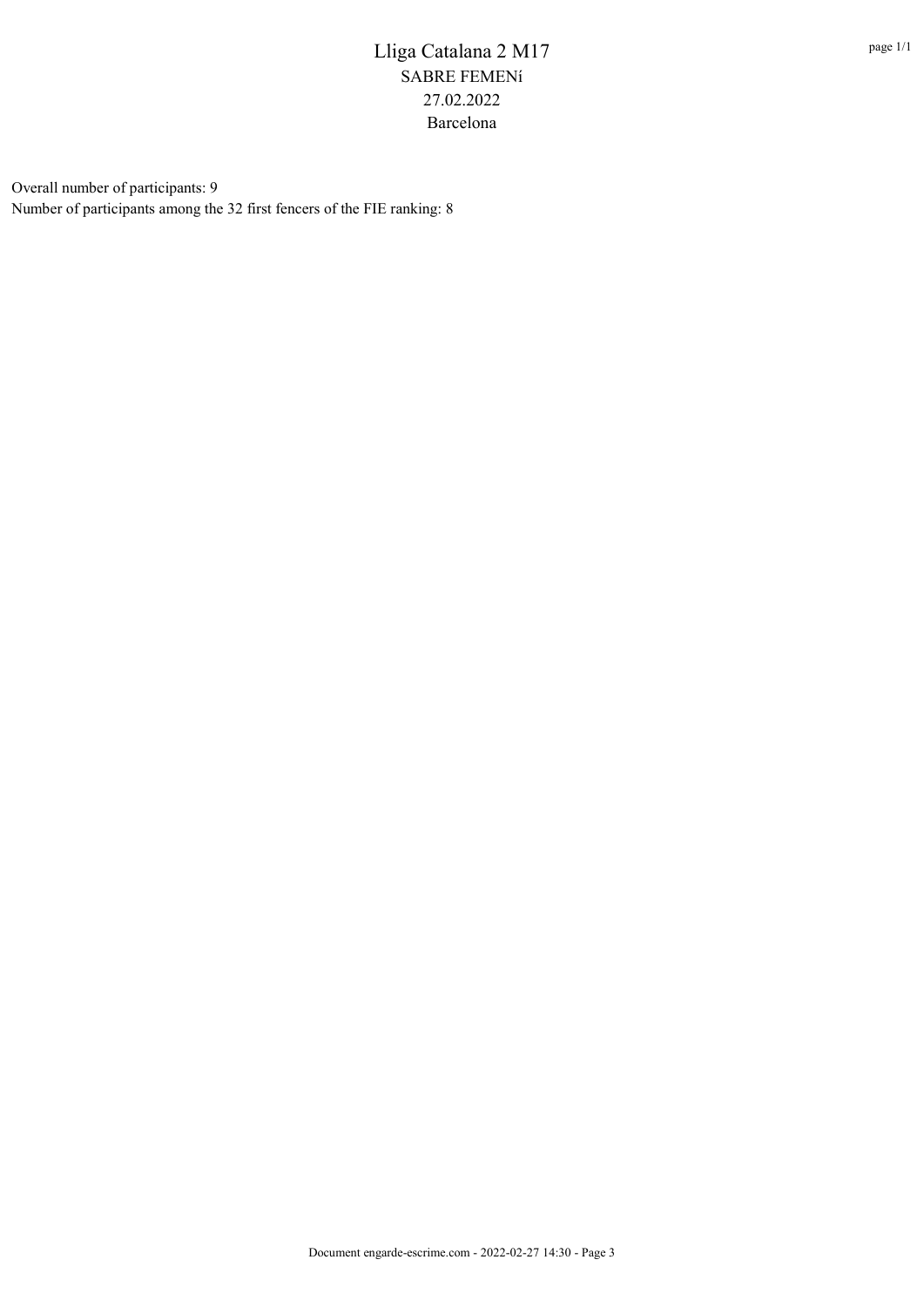#### Formula of the competition

9 fencers

1 poules: round

9 fencers 1 poule of 9 Separation by : clubs 9 qualifiers

Direct elimination : 9 fencers

\_\_\_\_\_\_\_\_\_\_\_\_\_\_\_\_\_\_\_\_\_\_\_\_\_\_\_\_\_\_\_\_\_

Direct tableau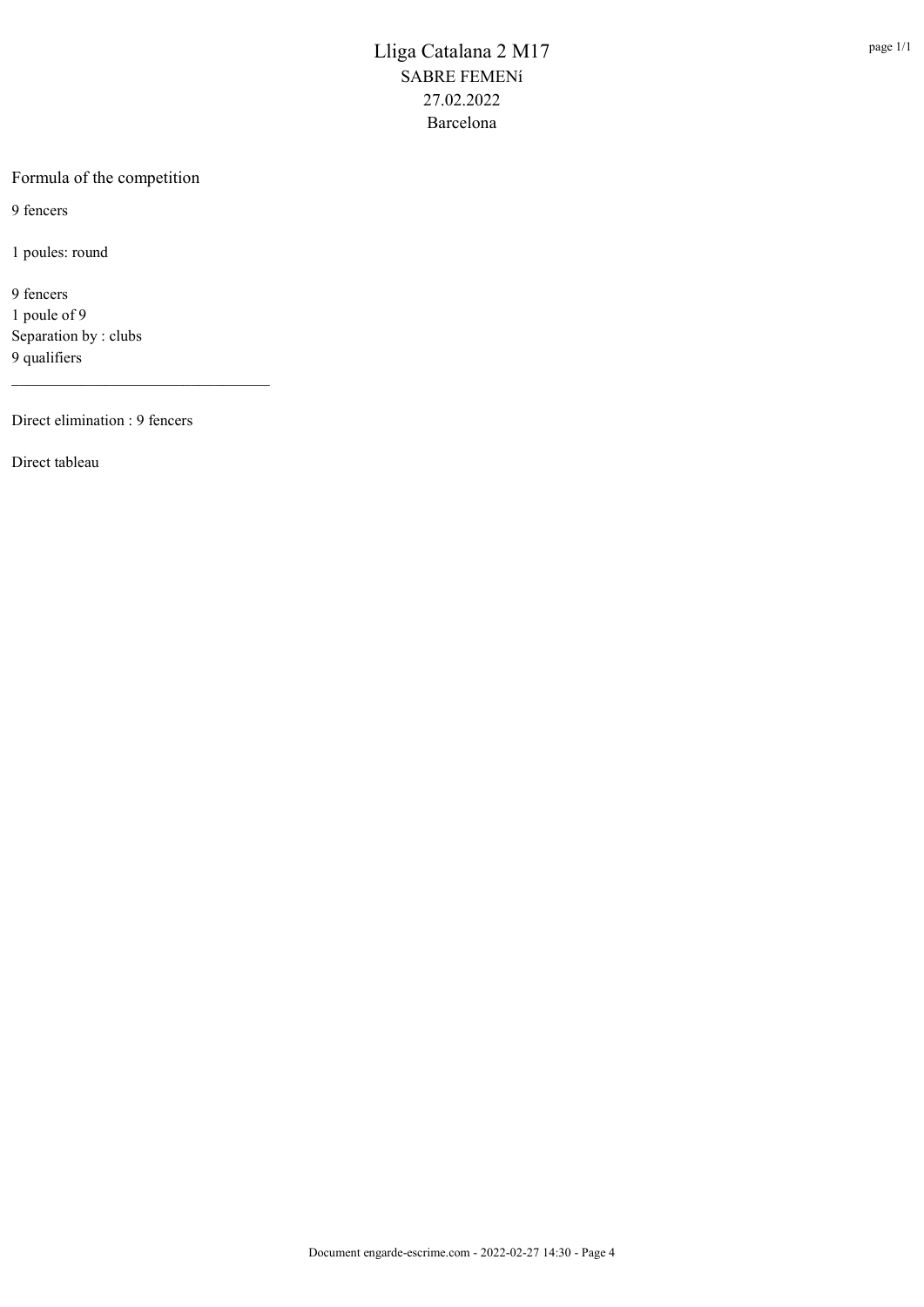Poules, round No 1

### Poule No 1 12:30 Piste 1 Referee: LLANAS Pere EHB-B, FARRÉ Oriol EHB-B

|                                 |               |   |              |                |                |                |                             |                |   | V/M   | ind.  | <b>HS</b> rank |                |
|---------------------------------|---------------|---|--------------|----------------|----------------|----------------|-----------------------------|----------------|---|-------|-------|----------------|----------------|
| <b>CARRASCOSA ESTAUN Mireia</b> | <b>CEEH-B</b> |   | $\Omega$     | $\theta$       | ◠              |                | 2                           |                |   | 0.125 | $-23$ | 14             | 8              |
| LUGOSI ENES Frida               | <b>CEEH-B</b> |   |              | $\theta$       | $\theta$       |                | $\theta$                    | $\overline{2}$ | 2 | 0.000 | $-32$ | 8              | 9              |
| DOLADO PÉREZ Abril              | <b>SHM-B</b>  | V |              | 4              | $\overline{2}$ | $\overline{4}$ | $\overline{4}$              | 2              |   | 0.250 | $-4$  | 27             | -7             |
| <b>MARTÍN HERNÁNDEZ Laia</b>    | EHB-B         | V |              |                |                | 2              | V                           | V              | 3 | 0.750 | 13    | 35             | -3             |
| <b>BOLOPO GIL Margot</b>        | EHB-B         | V | V            | 4              |                |                | $\mathcal{D}_{\mathcal{L}}$ | 3              |   | 0.500 |       | 30             | 6              |
| <b>DOBOS SAAVEDRA Duna</b>      | EHB-B         | V | V            | V              |                |                |                             | V              | 2 | 0.875 | 18    | 37             |                |
| <b>COTS CARARACH Alexia</b>     | EHB-B         | V | V            | $\overline{2}$ | V              | 4              |                             |                | 2 | 0.500 |       | 31             | -5             |
| ORTIZ HERAS Iria                | EHB-B         | V | $\mathbf{V}$ | $\overline{2}$ |                |                |                             |                |   | 0.750 | h     | 33             | $\overline{4}$ |
| <b>ARGIMON LLOBERAS Joana</b>   | EHB-B         | V | V            |                | 4              | $\mathbf{V}$   | V                           |                |   | 0.750 |       | 38             | $\mathcal{D}$  |
|                                 |               |   |              |                |                |                |                             |                |   |       |       |                |                |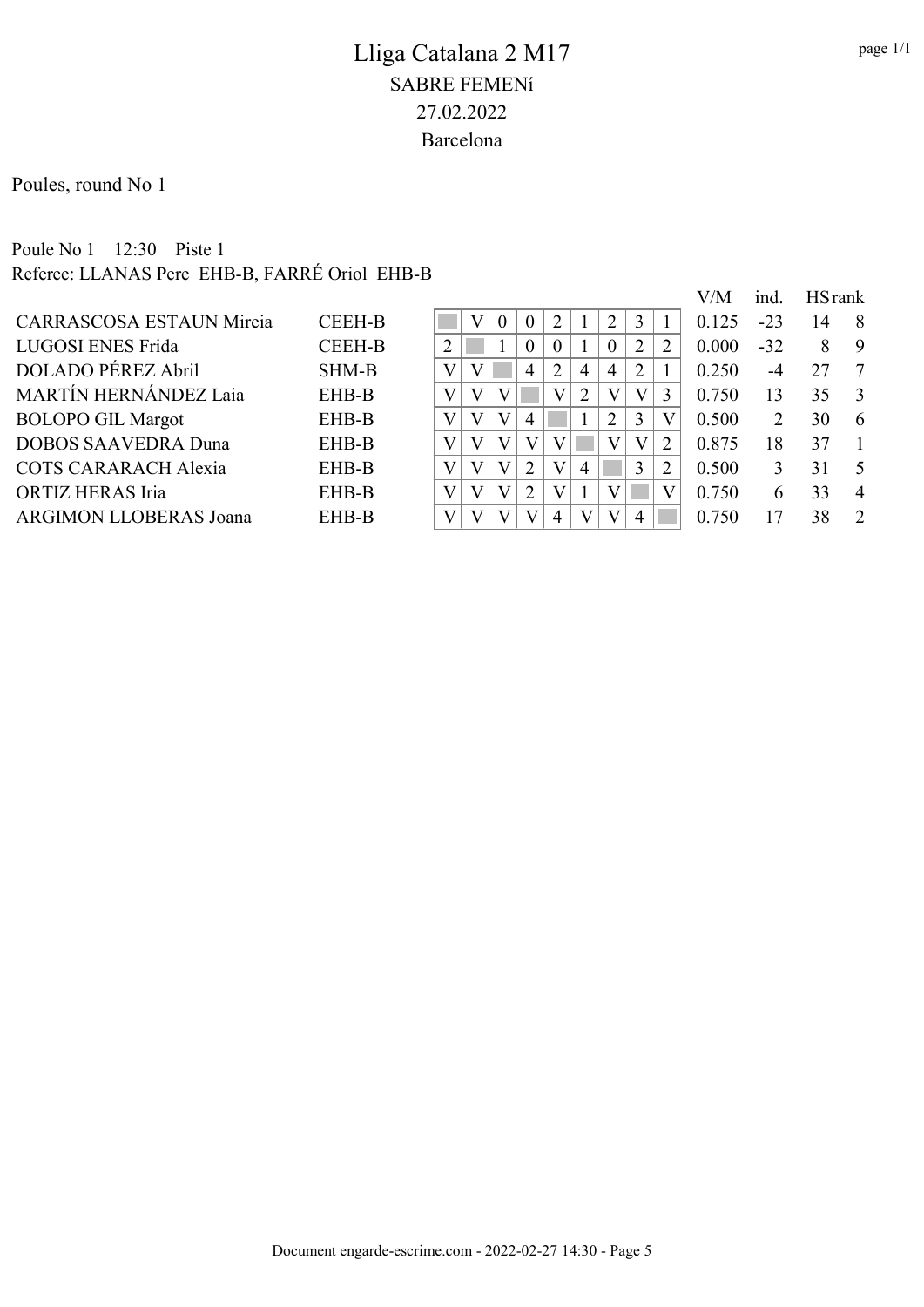| Ranking of poules, round No 1 (ordered by ranking - 9 fencers) |  |
|----------------------------------------------------------------|--|
|                                                                |  |

| rank name and first name   | club         | V/M   | ind.  | HS   group    |
|----------------------------|--------------|-------|-------|---------------|
| 1 DOBOS SAAVEDRA Duna      | EHB-B        | 0.875 | 18    | $37$ qualifie |
| 2 ARGIMON LLOBERAS Joana   | EHB-B        | 0.750 | 17    | $38$ qualifie |
| 3 MARTÍN HERNÁNDEZ Laia    | EHB-B        | 0.750 | 13    | $35$ qualifie |
| 4 ORTIZ HERAS Iria         | EHB-B        | 0.750 | 6     | $33$ qualifie |
| 5 COTS CARARACH Alexia     | EHB-B        | 0.500 | 3     | $31$ qualifie |
| 6 BOLOPO GIL Margot        | EHB-B        | 0.500 | 2     | $30$ qualifie |
| 7 DOLADO PÉREZ Abril       | <b>SHM-B</b> | 0.250 | -4    | $27$ qualifie |
| 8 CARRASCOSA ESTAUN Mireia | CEEH-        | 0.125 | $-23$ | $14$ qualifie |
| 9 LUGOSI ENES Frida        | CEEH-        | 0.000 | $-32$ | $8$ qualifie  |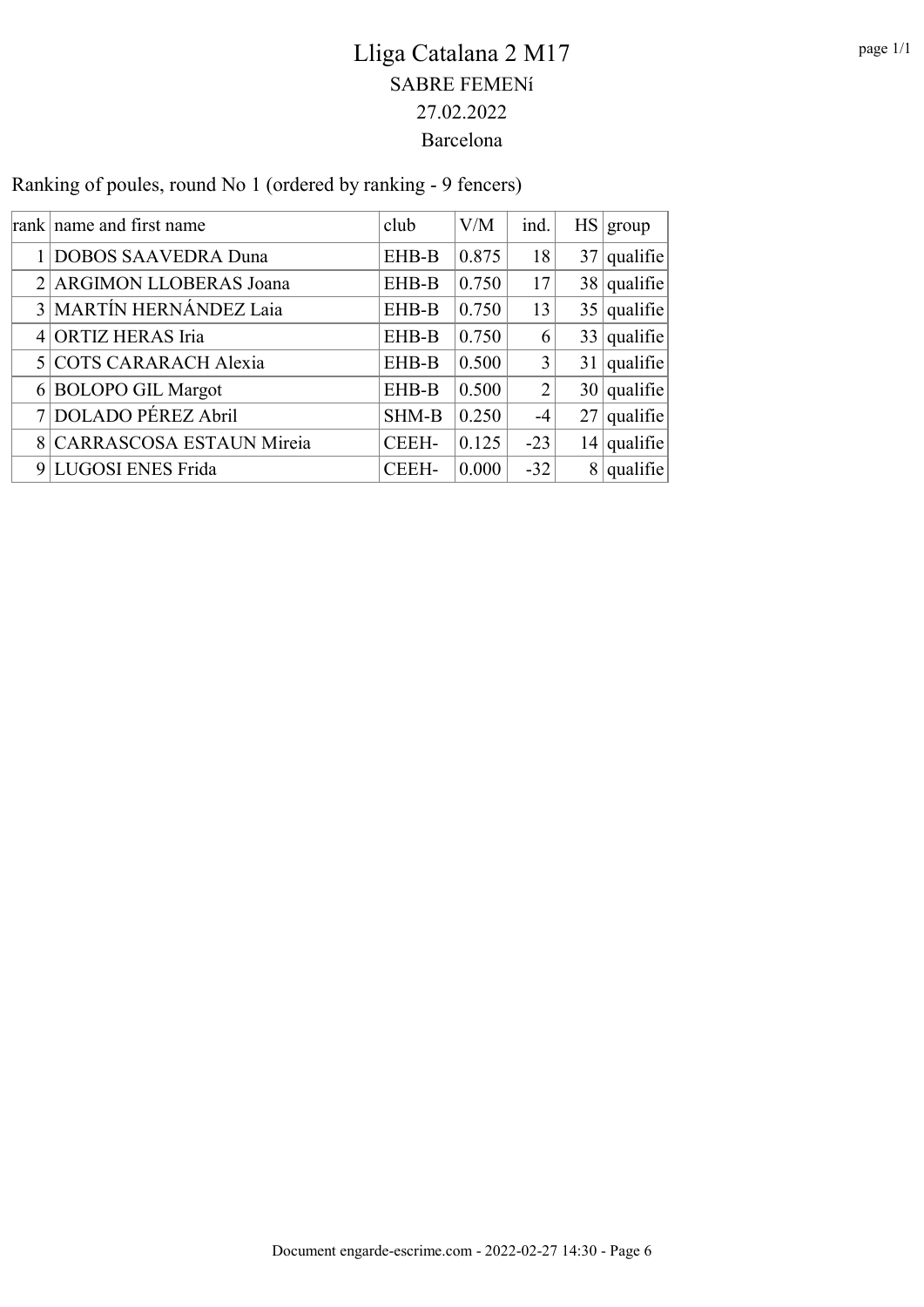Ranking at the end of the poules (ordered by ranking - 9 fencers)

| rank name and first name   | club  | V/M   | ind.           |                | HS   group    |
|----------------------------|-------|-------|----------------|----------------|---------------|
| 1 DOBOS SAAVEDRA Duna      | EHB-B | 0.875 | 18             |                | $37$ qualifie |
| 2 ARGIMON LLOBERAS Joana   | EHB-B | 0.750 | 17             |                | $38$ qualifie |
| 3 MARTÍN HERNÁNDEZ Laia    | EHB-B | 0.750 | 13             |                | $35$ qualifie |
| 4 ORTIZ HERAS Iria         | EHB-B | 0.750 | 6              |                | $33$ qualifie |
| 5 COTS CARARACH Alexia     | EHB-B | 0.500 | 3              |                | $31$ qualifie |
| 6 BOLOPO GIL Margot        | EHB-B | 0.500 | $\overline{2}$ |                | $30$ qualifie |
| 7 DOLADO PÉREZ Abril       | SHM-B | 0.250 | $-4$           |                | $27$ qualifie |
| 8 CARRASCOSA ESTAUN Mireia | CEEH- | 0.125 | $-23$          |                | $14$ qualifie |
| 9 LUGOSI ENES Frida        | CEEH- | 0.000 | $-32$          | 8 <sup>1</sup> | qualifie      |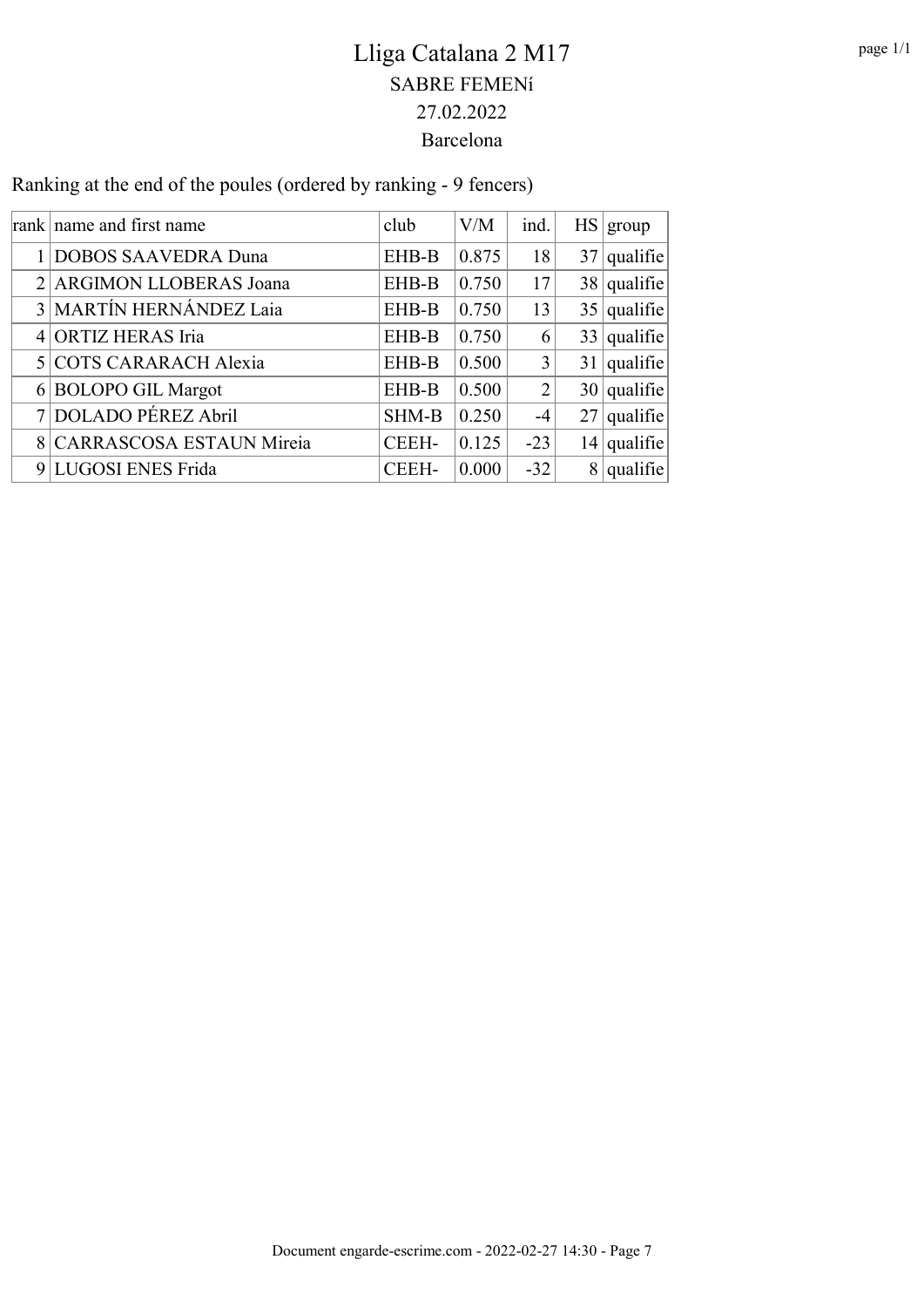|                | Tableau of 16                              |        | Tableau of 8                  | Semifinals                         | Final                         |                            |
|----------------|--------------------------------------------|--------|-------------------------------|------------------------------------|-------------------------------|----------------------------|
| 16             | <b>DOBOS SAAVEDRA Duna</b><br>---------    | EHB-B  | DOBOS SAAVEDRA Duna           |                                    |                               |                            |
| 9              | <b>LUGOSI ENES Frida</b>                   | CEEH-B | CARRASCOSA ESTAUN Mireia      | <b>DOBOS SAAVEDRA Duna</b><br>15/5 |                               |                            |
| 8              | CARRASCOSA ESTAUN Mireia                   | CEEH-B | 15/2                          |                                    | <b>DOBOS SAAVEDRA Duna</b>    |                            |
| 5              | <b>COTS CARARACH Alexia</b>                | EHB-B  | COTS CARARACH Alexia          |                                    | 15/4                          |                            |
| 12             | ---------                                  |        |                               | <b>ORTIZ HERAS Iria</b>            |                               |                            |
| 13             | ---------                                  |        | ORTIZ HERAS Iria              | 15/9                               |                               |                            |
| 4              | ORTIZ HERAS Iria                           | EHB-B  |                               |                                    |                               | <b>DOBOS SAAVEDRA Duna</b> |
| $\overline{3}$ | MARTÍN HERNÁNDEZ Laia                      | EHB-B  | MARTÍN HERNÁNDEZ Laja         |                                    |                               | 15/3                       |
| 14             | ---------                                  |        |                               | <b>BOLOPO GIL Margot</b>           |                               |                            |
| 11             | ---------                                  |        | <b>BOLOPO GIL Margot</b>      | 15/10                              |                               |                            |
| 6              | <b>BOLOPO GIL Margot</b>                   | EHB-B  |                               |                                    | <b>ARGIMON LLOBERAS Joana</b> |                            |
| 7              | DOLADO PÉREZ Abril                         | SHM-B  | DOLADO PÉREZ Abril            |                                    | 15/6                          |                            |
| 10             | ---------                                  |        |                               | <b>ARGIMON LLOBERAS Joana</b>      |                               |                            |
| 15<br>2        | ---------<br><b>ARGIMON LLOBERAS Joana</b> | EHB-B  | <b>ARGIMON LLOBERAS Joana</b> | 15/12                              |                               |                            |
|                |                                            |        |                               |                                    |                               |                            |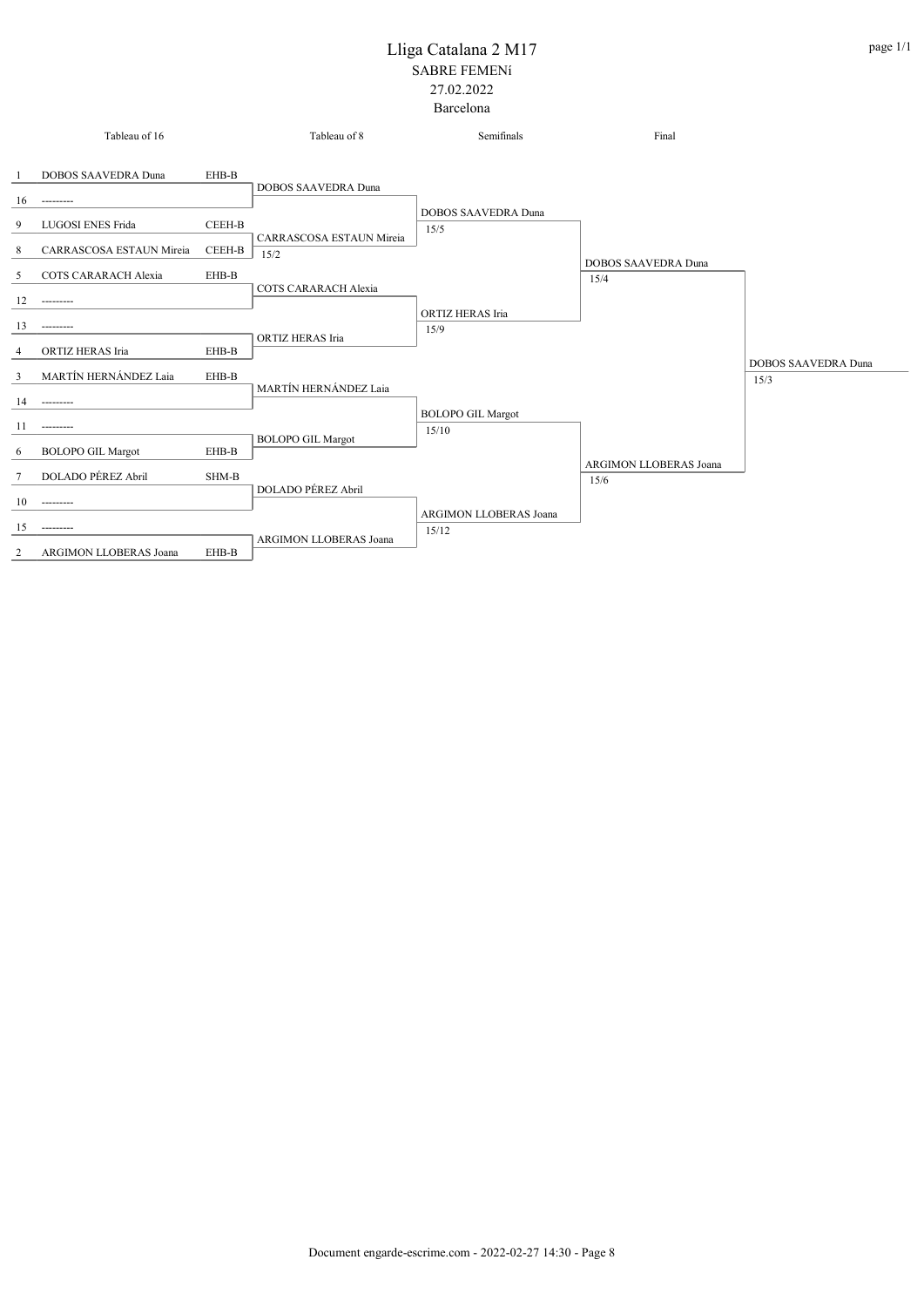|               | Tableau of 8                                    |                 | Semifinals                        | Final                         |                                    |
|---------------|-------------------------------------------------|-----------------|-----------------------------------|-------------------------------|------------------------------------|
| 1<br>8        | DOBOS SAAVEDRA Duna<br>CARRASCOSA ESTAUN Mireia | EHB-B<br>CEEH-B | DOBOS SAAVEDRA Duna               |                               |                                    |
| 5             | COTS CARARACH Alexia                            | EHB-B           | 15/5                              | DOBOS SAAVEDRA Duna<br>15/4   |                                    |
| 4             | ORTIZ HERAS Iria                                | EHB-B           | ORTIZ HERAS Iria<br>15/9          |                               |                                    |
| $\mathcal{E}$ | MARTÍN HERNÁNDEZ Laia                           | EHB-B           |                                   |                               | <b>DOBOS SAAVEDRA Duna</b><br>15/3 |
| 6             | <b>BOLOPO GIL Margot</b>                        | EHB-B           | <b>BOLOPO GIL Margot</b><br>15/10 | <b>ARGIMON LLOBERAS Joana</b> |                                    |
| 7             | DOLADO PÉREZ Abril                              | SHM-B           | <b>ARGIMON LLOBERAS Joana</b>     | 15/6                          |                                    |
| 2             | <b>ARGIMON LLOBERAS Joana</b>                   | EHB-B           | 15/12                             |                               |                                    |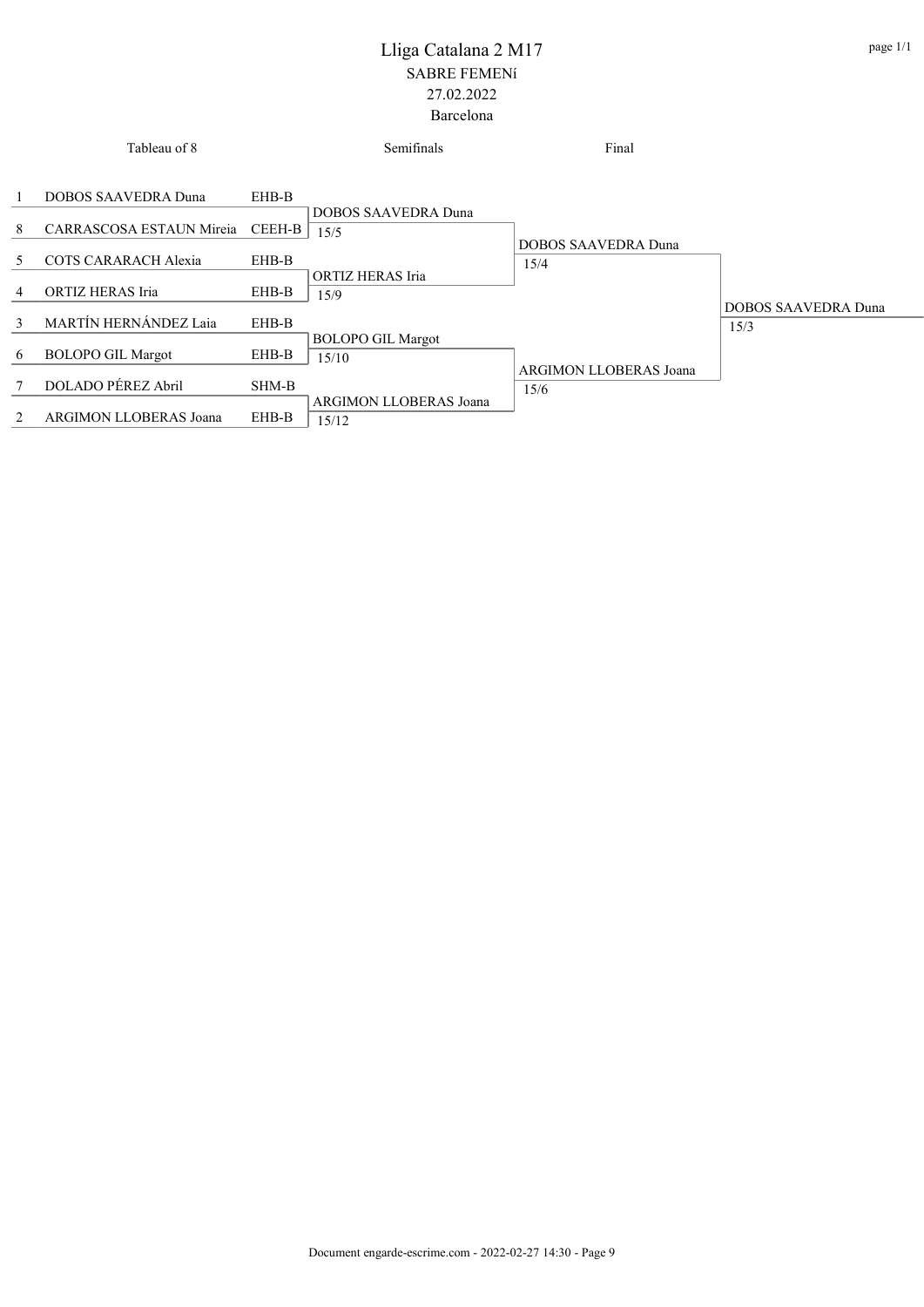Overall ranking (ordered by ranking - 9 fencers)

|                | ran   name and first name    | club         | status |
|----------------|------------------------------|--------------|--------|
|                | DOBOS SAAVEDRA Duna          | EHB-B        |        |
| $\mathfrak{D}$ | ARGIMON LLOBERAS Joana       | EHB-B        |        |
| 3              | <b>BOLOPO GIL Margot</b>     | EHB-B        |        |
| 3              | <b>ORTIZ HERAS Iria</b>      | EHB-B        |        |
| 5              | <b>MARTÍN HERNÁNDEZ Laia</b> | EHB-B        |        |
|                | COTS CARARACH Alexia         | EHB-B        |        |
|                | DOLADO PÉREZ Abril           | <b>SHM-B</b> |        |
| 8              | CARRASCOSA ESTAUN Mireia     | CEEH-        |        |
| 9              | LUGOSI ENES Frida            | <b>CEEH-</b> |        |